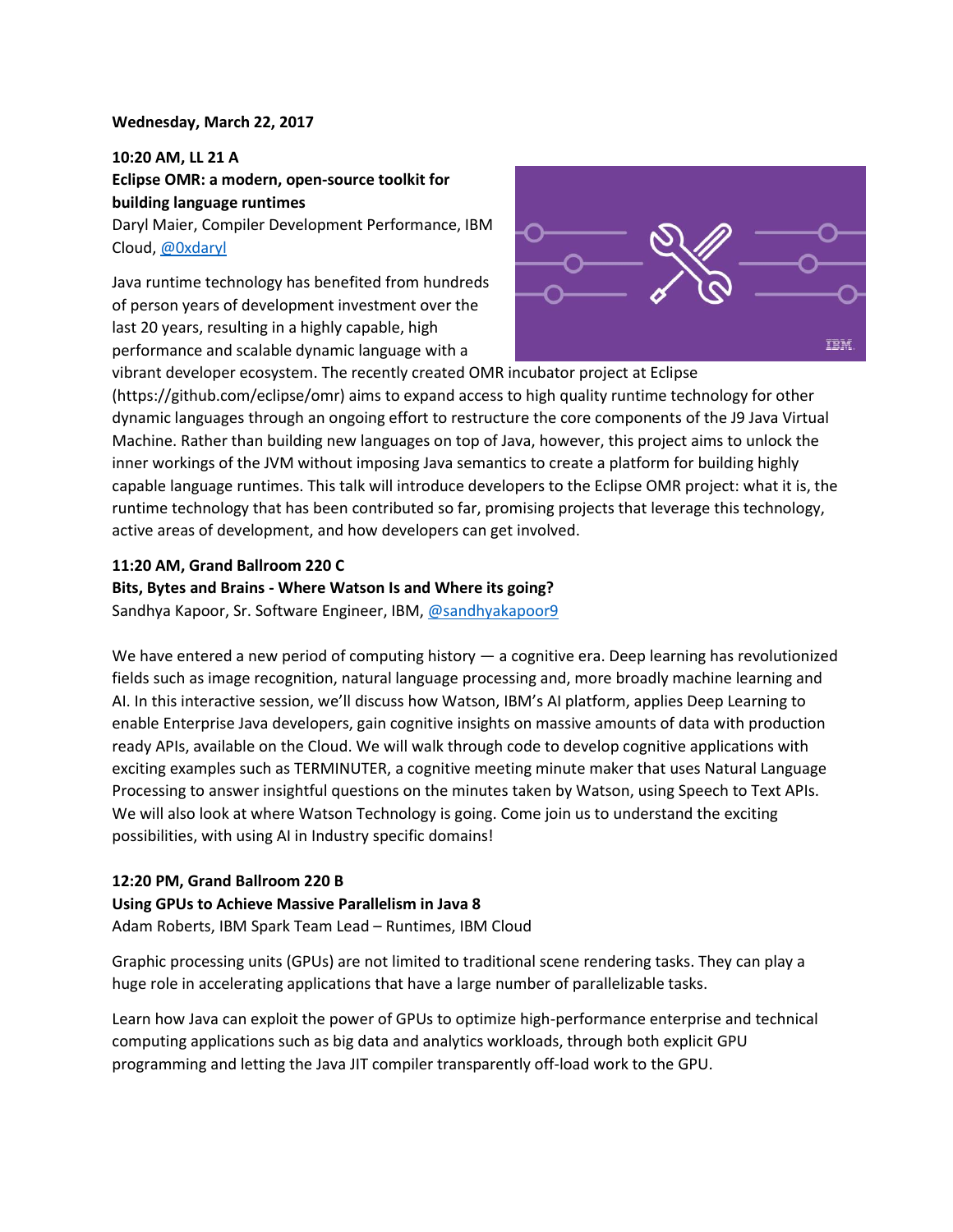This presentation covers the principles and considerations for GPU programming from Java and looks at the software stack and developer tools available. After this talk you will be ready to extract the full power of GPUs from your own application. We will present a demo showing GPU acceleration and discuss what is coming in the future.



# **4:30 PM, LL 20 D**

**New Computer Architectures : Explore Quantum Computers & SyNAPSE neuromorphic chips** Peter Waggett, Director, Emerging Technology, IBM [@Waggo](https://twitter.com/waggo?lang=en)

As we move towards a smarter planet where everything is instrumented, interconnected and driven by intelligence the requirements on processing power are increasing. To meet these

demands the industry is researching new computer architectures to deliver increasing power in smaller footprints and using less power. This talk will illustrate some of the new advances underway.

An example of an emerging compute fabric is the SyNAPSE neuromorphic chip. This brain-inspired chip enables sensory perception in mobile and IoT applications by implementing a low power scalable architecture. The most recent version of this is the IBM TrueNorth chip which contains 1M neurons and 256 synapses implemented using 5.4B transistors and consuming only 73mW. TrueNorth achieves this by challenging several requirements that constrain traditional compute fabrics including exactness of data representation, synchronicity of events, error tolerance, and energy/frequency optimization. As part of a cognitive hardware and software ecosystem, this technology creates new possibilities of transformative applications and devices with sensory perception.

# **9:00 PM, LL 20 B**

# **The rise of the machine – is Skynet closer than ever?**

Steve Poole, Developer Advocate, Runtime Technologies, IBM [@spoole167](https://twitter.com/spoole167)

Skynet – really? How close are we to self aware, self replicating machines? In this fun session learn what computers can do and what they can't. You think you know. You may be surprised. The emerging focus on Cognitive computing, general AI, Computer Vision, Internet of Things etc signpost the way to new opportunities and new challenges for computers and humans alike.

Get the answers to important questions like: Can we build a Java Skynet yet? Can my computer be my best friend? Will I really be able to program without a keyboard? Can a computer read my mind? Will drones be able to deliver beer at the right temperature?

# **9:00 PM, LL 20 D**

# **Eclipse MicroProfile: Accelerating the adoption of Java Microservices**

Emily Jiang, WebSphere Application Server, CDI Development Lead, IBM Cloud [@emilyfhjiang](https://twitter.com/emilyfhjiang)

While there are likely a dozen or more Java-based microservice / cloud native initiatives in the industry, Eclipse MicroProfile provides a platform for Java developers to collaborate and innovate on areas of common interest. This BOF will give a short overview of MicroProfile and how it plans to optimize